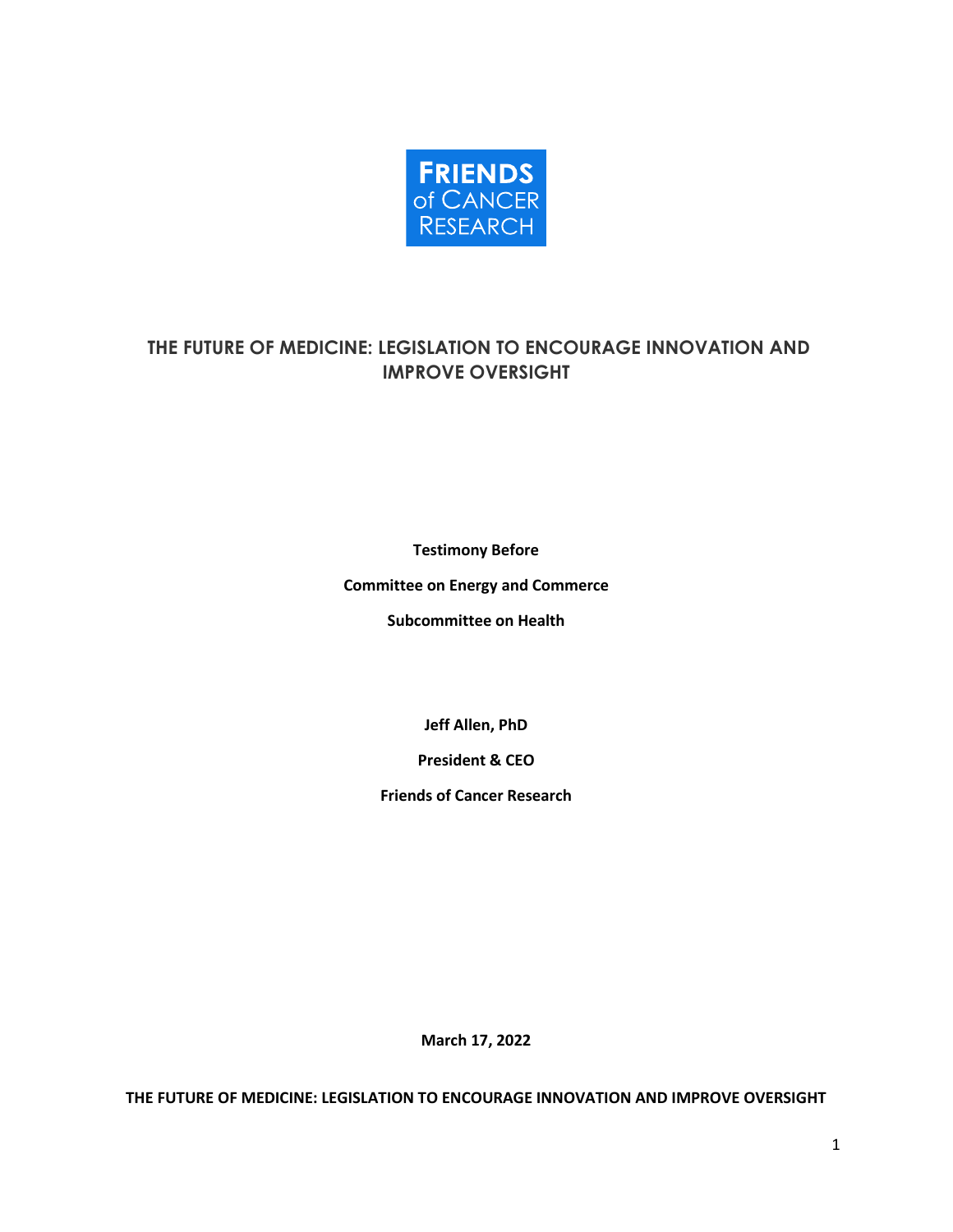#### **Testimony of Jeff Allen, PhD President & CEO Friends of Cancer Research**

Good morning, Chairman Pallone, Chairwoman Eshoo, Ranking Members McMorris-Rogers and Guthrie, and Members of the committee. I am Dr. Jeff Allen, President and CEO of Friends of Cancer Research, a cancer research advocacy organization dedicated to accelerating science & technology from bench to bedside. I would like to thank all Members and the staff of this committee for putting together this important hearing. It is an honor to testify before you today and provide our perspective on several topics included in bills being considered by the committee.

Today represents a unique opportunity to address a diverse set of issues critical to developing a new paradigm for new medicines. Over the past several years healthcare has faced unprecedented pressure on a local and global level in the form of COVID-19. While this has resulted in tragic losses and unimaginable challenges, we are now left to identify the shortcomings, build on the successes, and design a future for health that is able to protect from future pandemics, but also make much needed progress against longstanding challenges like cancer, neurological disease, and the over 6500 rare diseases that have no treatments.<sup>1</sup> I appreciate the opportunity to highlight several areas that will be key for progress related to research and regulation of new medical products that are being discussed today.

## **Supporting Innovative Research and Regulatory Infrastructure**

The route to developing new medicines is long, complex and at times unpredictable. The National Institutes of Health (NIH) is the engine of discovery and enables research toward better health. The NIH

<sup>1</sup> Kaufmann, P, Pariser, AR and Austin, C. From scientific discovery to treatments for rare diseases – the view from the National Center for Advancing Translational Sciences – Office of Rare Diseases Research. *Orphanet J Rare Dis* 13**,** 196 (2018). https://doi.org/10.1186/s13023-018-0936-x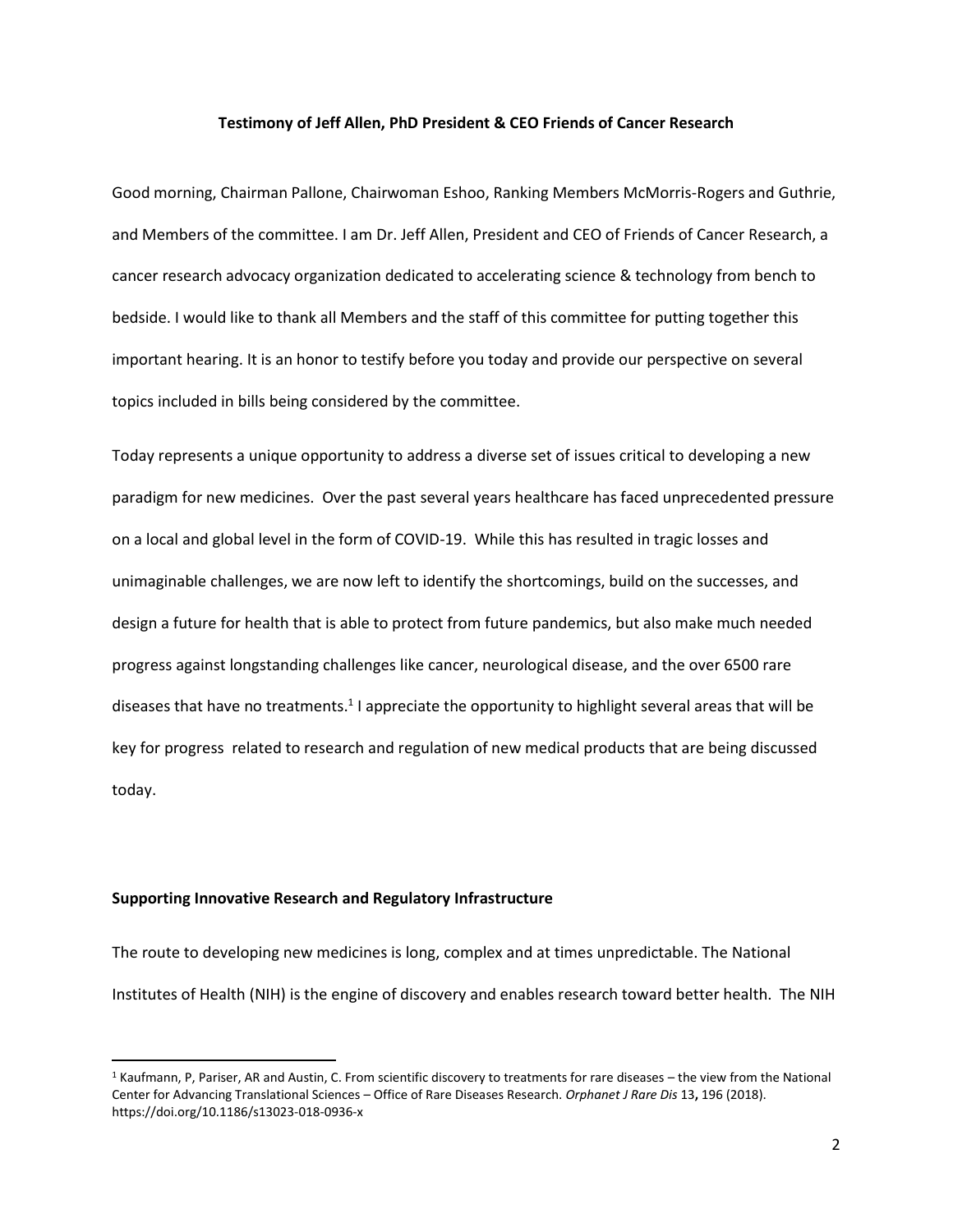also provides a critical component of research explaining biological underpinnings of diseases and uncovering new ways to treat them. In some cases, these discoveries can translate into potential new medicines and ultimately manufactured into treatments available to patients worldwide. However, this is a process that reportedly takes upwards of 12 years and costs over \$1 billion.<sup>2</sup>

In order to expedite typical timeframes and improve the government's capability to speed research, President Biden has proposed the establishment of the Advanced Research Projects Agency for Health (ARPA-H). With bipartisan collaboration, Congress has recently identified funds for ARPA-H and this committee has taken on the important work to authorize ARPA-H through separate legislation. ARPA-H will serve a unique role of catalyzing progress in biomedical research by focusing on transformational capabilities and proof-of-concept innovations that have broad applicability across multiple disease areas. This will enable ARPA-H to focus on different components of the biomedical research process and deploy an approach that would be distinct from other organizations. To be successful, no matter the location of ARPA-H, the independence and operational processes established through authorizing language will be key.

An additional effort to enhance infrastructure and accessibility to new medicines is through the  $21^{st}$ Century Cures Initiative (Cures 2.0). The proposed bill builds on numerous provisions in its predecessor that have been highly effective at promoting development and facilitating access to innovative therapies. The Cures 2.0 bill will take key steps to improve public health, support patients and caregivers, advance regulation and reimbursement, and bolster the national research infrastructure. A specific opportunity through the Cures 2.0 bill could be to include provisions that complement the innovative regulatory programs for transformative therapies, such as the breakthrough therapy designation (BTD) and regenerative medicine advanced therapy (RMAT) designation to enable faster,

<sup>2</sup> Adams, CP and Brantner, VV. *Health Economics*, 19 (2010), 130–141. doi: 10.1002/hec.1454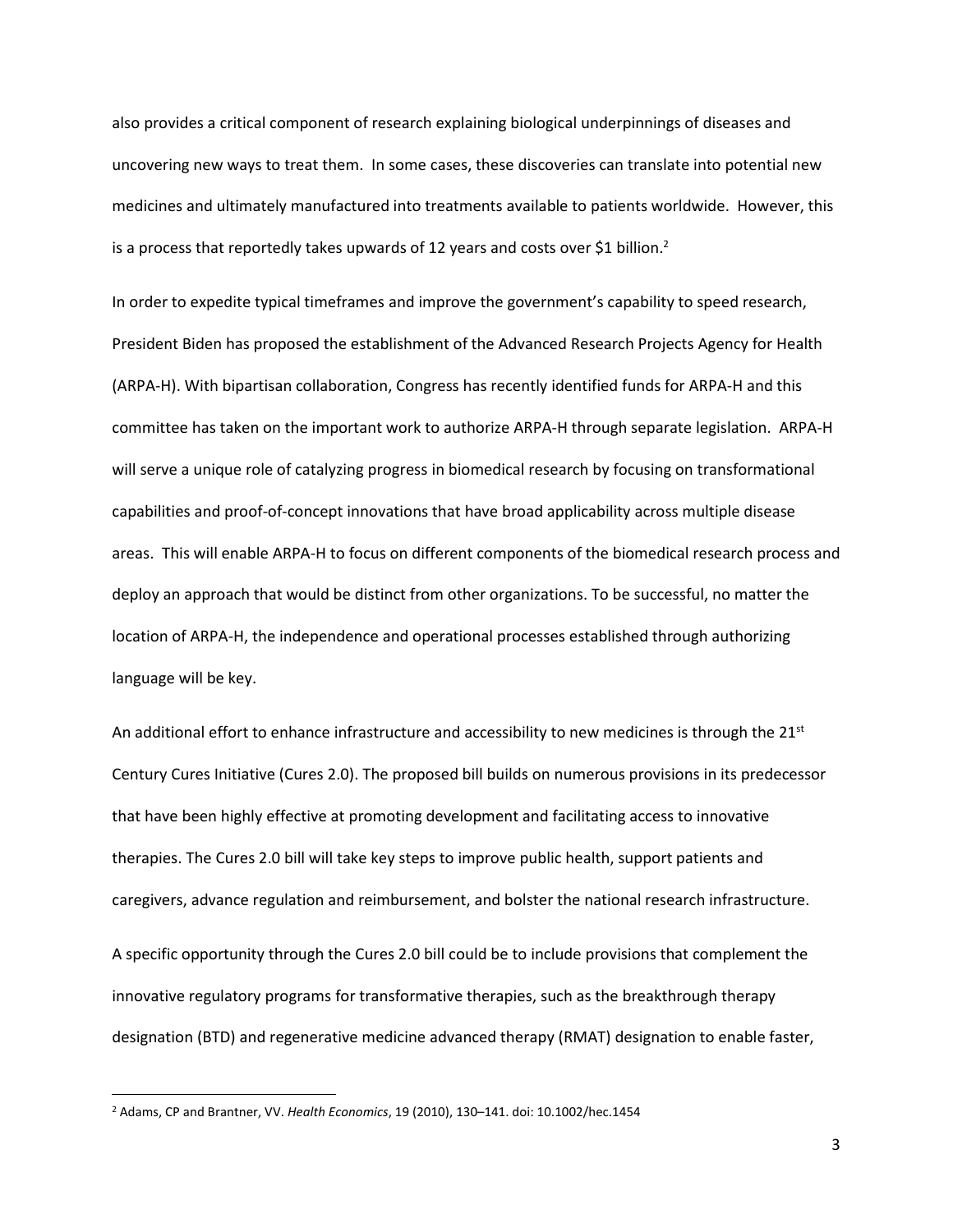more efficient coverage decisions to ensure Medicare beneficiaries have appropriate and timely access to new innovative treatments. A key success feature of the Breakthrough Therapy Designation has been the increased collaboration and interactions between developers and regulators to expedite the development of potentially transformative treatments for serious or life-threatening illnesses. A similar approach could be taken for qualifying technologies that may require unique payment considerations to streamline coverage decisions and enable a more seamless process between an approval by the Food and Drug Administration (FDA) and coverage determination by the Center for Medicare and Medicaid Services (CMS), where the available evidence supports such an approach.

## **Modernizing Clinical Trials to Promote Inclusivity and Representativeness**

While efficient processes and a robust research infrastructure are necessary to support the development of new treatments for patients in need, another essential component will be modernizations to make clinical trials more inclusive, accessible, and equitable.

Barriers to the conduct of and recruitment to clinical trials present perennial challenges to the development of new medical products. For several decades, the average enrollment of adults with cancer into clinical trials has hovered around  $2-8\%$ .<sup>3</sup> These participation rates have been accompanied by numerous efforts to raise awareness about trials and increase educational outreach to patients and medical providers. While such efforts have likely identified many prospective participants, the criteria for determination of patient eligibility for the trials themselves have largely remained unchanged. Overly restrictive eligibility criteria can limit access to clinical trials as part of cancer care, impede

<sup>&</sup>lt;sup>3</sup> Unger, JM, Hershman, DL, Till, C, et.al. When Offered to Participate": A Systematic Review and Meta-Analysis of Patient Agreement to Participate in Cancer Clinical Trials, *JNCI: Journal of the National Cancer Institute*, 113 (3), 2021 March, 244– 257, <https://doi.org/10.1093/jnci/djaa155>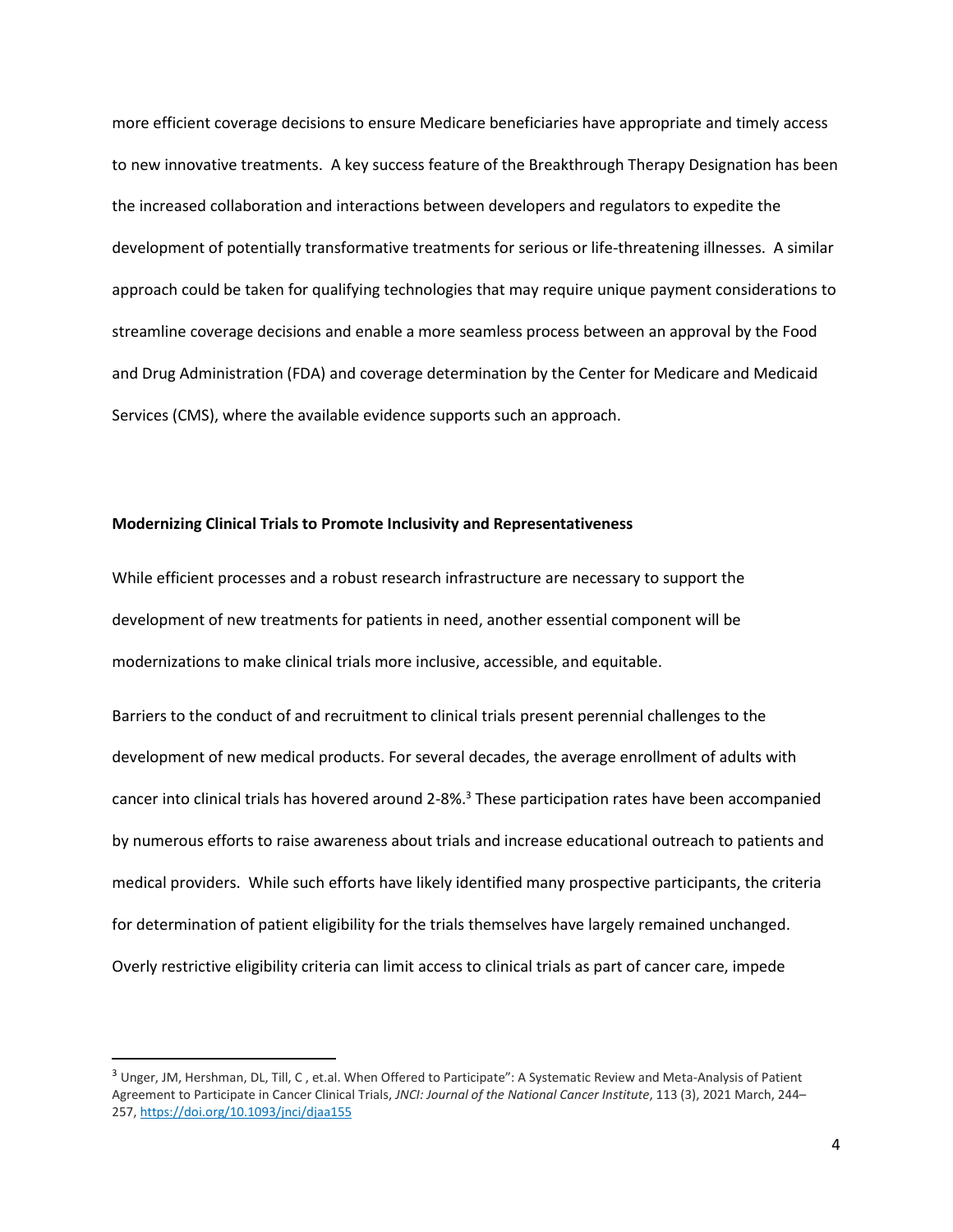enrollment thereby slowing drug development, and cause trials to be less reflective of the patient population that will eventually use new medicines once approved.<sup>4</sup>

Eligibility criteria do play an important role in protecting patients and a relatively homogenous population can be beneficial when attempting to isolate the effect of a drug. However, trial eligibility criteria are often established based on past trials, rather than evaluating and prospectively designing optimal eligibility criteria based on the properties of the drug and the patient population that is being sought. This "cut and paste" approach may contribute to unnecessary exclusion of patients. and may be a barrier to inclusion of more diverse patient populations in clinical trials. For example, routine lab tests are used to identify potential confounding conditions, such as abnormal kidney or liver function, that may make trial participation potentially unsuitable for a patient. The acceptable reference ranges for normal values have been based on averages, and over the years, these averages have come from the most frequent trial participants – similarly aged Caucasian males. <sup>5</sup> This can effectively exclude a more diverse and representative population, whose metabolic factors may not match those historic participants, but still represent normal biologic functioning to permit clinical trial participation.

Addressing challenges due to restrictive eligibility criteria requires all stakeholders in the oncology clinical trial space to implement changes and increase opportunities for trial participation – and progress is being made. One such multi-stakeholder effort was our partnership with the American Society of Clinical Oncology (ASCO) to launch a collaborative effort alongside expert advisors from clinical research, industry, the FDA, the National Cancer Institute, and other advocacy organizations. The objective was to establish multiple subject-specific working groups to develop recommendations for ways in which

<sup>&</sup>lt;sup>4</sup> Jin S, Pazdur R, Sridhara R. Re-Evaluating Eligibility Criteria for Oncology Clinical Trials: Analysis of Investigational New Drug Applications in 2015. *J Clin Oncol.* 2017 Nov 20;35(33):3745-3752. doi[: 10.1200/JCO.2017.73.4186](https://ascopubs.org/doi/10.1200/JCO.2017.73.4186)

<sup>5</sup> Spira AI, Stewart MD, Jones S, et al. Modernizing Clinical Trial Eligibility Criteria: Recommendations of the ASCO-Friends of Cancer Research Laboratory Reference Ranges and Testing Intervals Work Group. *Clin Cancer Res*. 2021 May 1;27(9):2416-2423. doi: 10.1158/1078-0432.CCR-20-3853. Epub 2021 Feb 9. PMID: 33563636; PMCID: PMC8102342.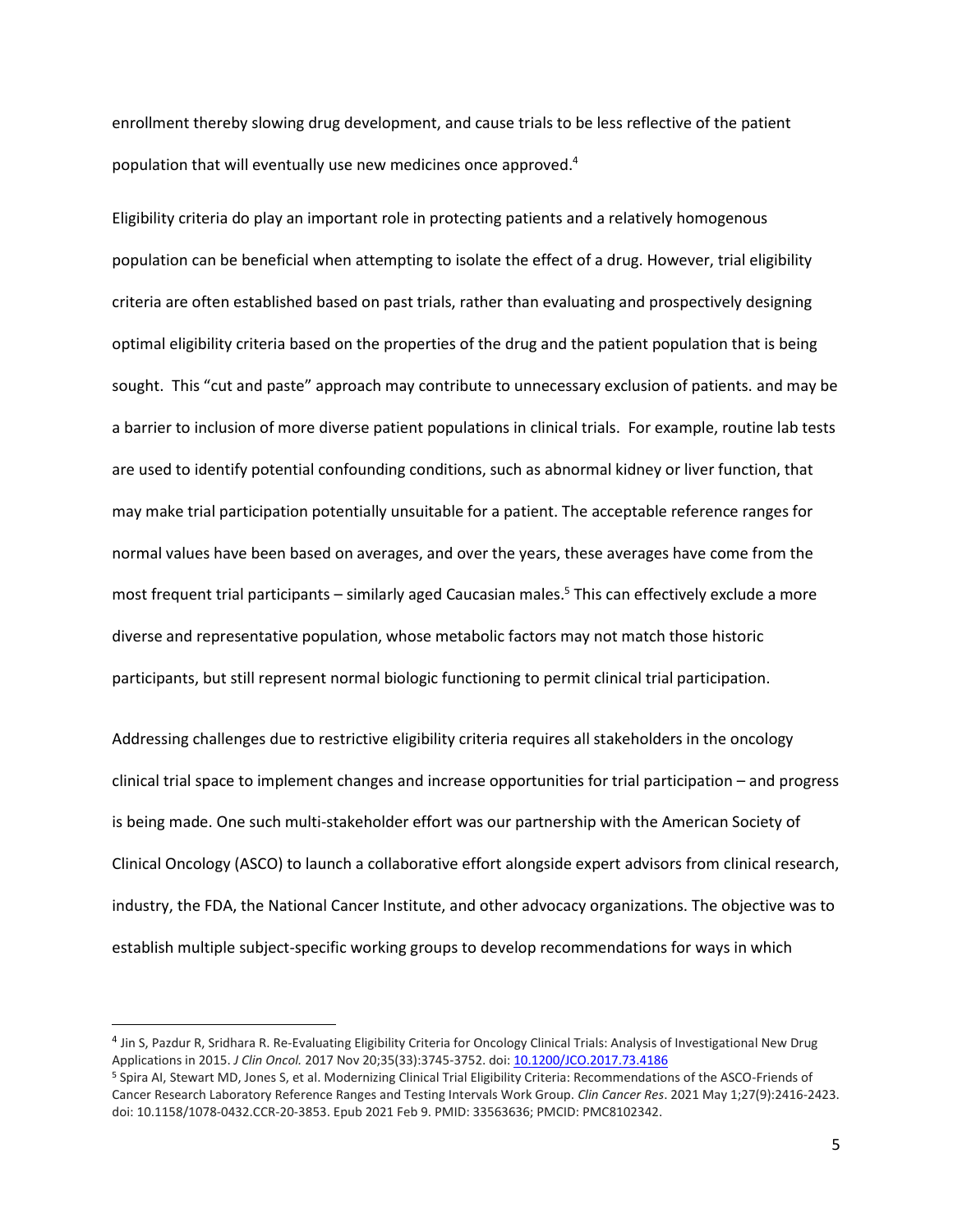eligibility criteria could be expanded in cancer clinical trials.<sup>6,7</sup> Subsequently, our findings were published in the peer-reviewed literature and informed several recently finalized FDA guidance documents on how eligibility criteria might be broadened,<sup>8, 9, 10, 11</sup> and updated NCI trial templates to help ensure that eligibility criteria routinely start broad and then narrow as appropriate, rather than carrying over previous trial parameters.<sup>12</sup> These efforts can help engage trial sponsors within the pharmaceutical industry and academic research centers to expand eligibility and take steps to not exclude potential patients who could benefit from their products.

Several of the bills included in today's hearing provide new opportunities for increased transparency and promote the inclusion of more diverse and representative enrollment in clinical trials. When looking more broadly at ways to make clinical research more accessible, eligibility criteria is just one opportunity. However, expanding the criteria for trial entry will allow more people to have access to clinical research as part of their care, allow drug developers, medical practitioners, and patients to gain insights for a more representative population, and increase the number of patients who can participate in trials. Tangible and collaborative steps to modify clinical trial constructs can help raise historic rates for trial accrual and speed up trial enrollment – ultimately resulting in new medicines making it to patients sooner.

<sup>6</sup> Kim E, Bruinooge S, Roberts S, et al., 2017, Broadening Eligibility Criteria to Make Clinical Trials More Representative: American Society of Clinical Oncology and Friends of Cancer Research Joint Research Statement, *J Clin Oncol*, 35(33): 3737- 3744. DOI: [10.1200/JCO.2017.73.7916](https://doi.org/10.1200/jco.2017.73.7916)

<sup>7</sup> Kim ES, Uldrick TS, Schenkel C, et al. Continuing to Broaden Eligibility Criteria to Make Clinical Trials More Representative and Inclusive: ASCO-Friends of Cancer Research Joint Research Statement. *Clin Cancer Res*. 2021 May 1;27(9):2394-2399. doi: 10.1158/1078-0432.CCR-20-3852. Epub 2021 Feb 9. PMID: 33563632.

<sup>8</sup> FDA Guidance: Cancer Clinical Trial Eligibility Criteria: Minimum Age Considerations for Inclusion of Pediatric Patients, <https://www.fda.gov/media/121318/download>

<sup>9</sup> FDA Guidance: Cancer Clinical Trial Eligibility Criteria: Patients with Organ Dysfunction or Prior or Concurrent Malignancies, <https://www.fda.gov/media/123745/download>

<sup>10</sup> FDA Guidance: Cancer Clinical Trial Eligibility Criteria: Brain Metastases, <https://www.fda.gov/media/121317/download>

<sup>&</sup>lt;sup>11</sup> FDA Guidance: Cancer Clinical Trial Eligibility Criteria: Patients with HIV, Hepatitis B Virus, or Hepatitis C Virus Infections, <https://www.fda.gov/media/121319/download>

<sup>12</sup> Broadening/Modernizing Eligibility Criteria for National Cancer Institute (NCI) Sponsored Clinical Trials, [https://ctep.cancer.gov/protocolDevelopment/docs/CTEP\\_Broadened\\_Eligibility\\_Criteria\\_Guidance.pdf](https://ctep.cancer.gov/protocolDevelopment/docs/CTEP_Broadened_Eligibility_Criteria_Guidance.pdf)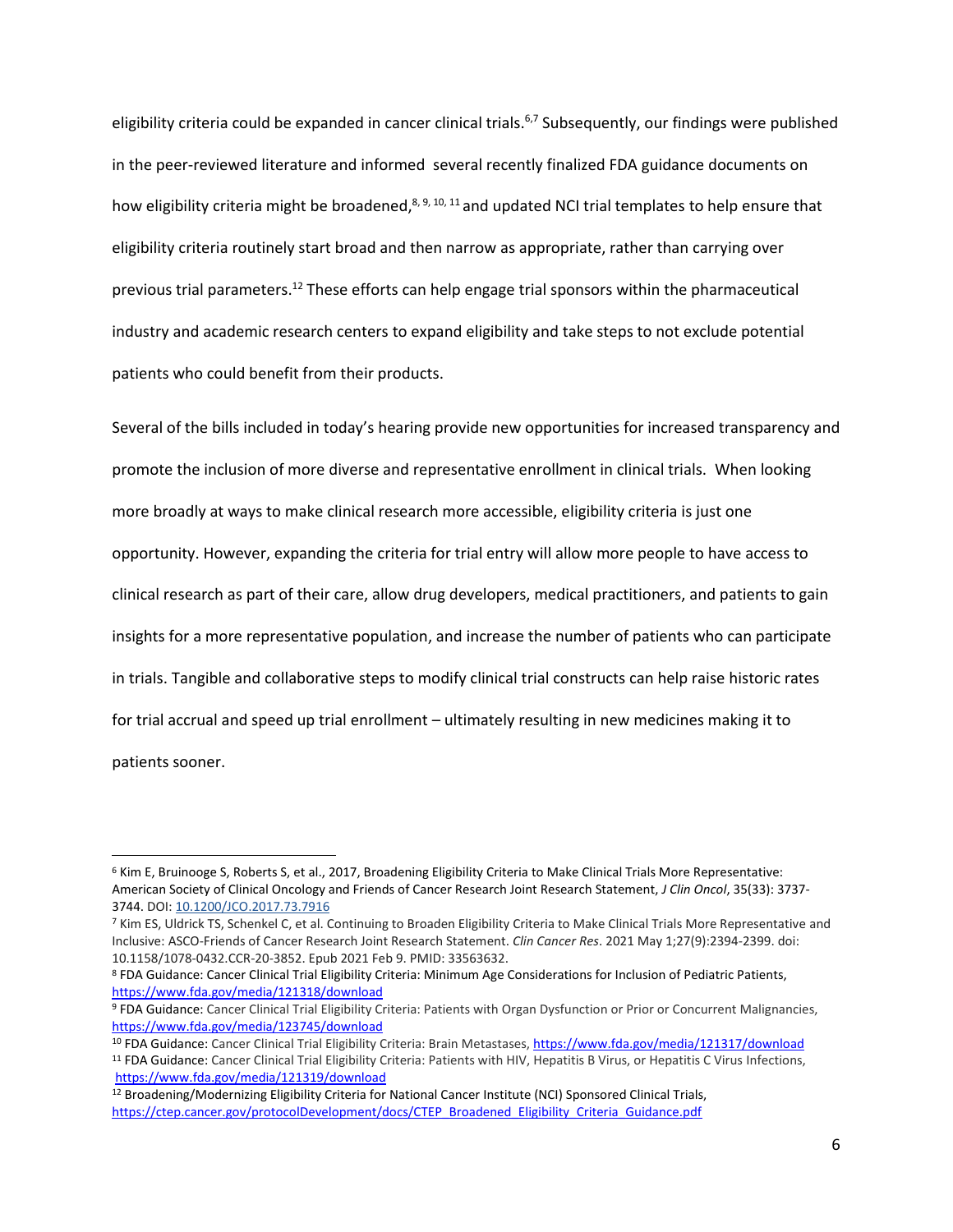#### **Optimizing the Accelerated Approval Pathway**

The Accelerated Approval pathway has been an important regulatory mechanism for FDA to allow for earlier approval of safe and effective drugs that treat serious and life-threatening illnesses than would occur through the traditional approval program. The pathway allows for the approval of a drug based on a surrogate endpoint or an intermediate clinical endpoint that is reasonably likely to predict clinical benefit. Earlier approval enables quicker access to new safe and effective drugs and is reserved for drugs that treat serious or life-threatening conditions where the risks associated with no or delayed treatment have negative consequences.

The Accelerated Approval pathway broadly applies to all drug classes and is used across clinical divisions within the FDA. However, Accelerated Approval has been most frequently used in oncology. In the past 10 years (2010- June 2021), 80% (138/168) of FDA's Accelerated Approvals were granted for oncology indications.<sup>13</sup> This is due in large part to the availability of measurable endpoints, such as tumor shrinkage, that can be directly associated with the activity of a drug. Cancer researchers have also made significant efforts to standardize tumor response measures which has helped ensure the consistent application of endpoints like response rates and improve in the interpretability of clinical trial results. The robust experience of Accelerated Approval in oncology, which is a unique therapeutic setting given an extensive infrastructure for conducting research and aggregating data, can be used to inform the use of Accelerated Approval in other diseases. Accelerated Approval has extended or, in certain cases, saved patients' lives through earlier access to novel therapies. One assessment of oncology treatments concluded that therapies receiving Accelerated Approval were made available a median of 3.4 years

<sup>&</sup>lt;sup>13</sup> US Food and Drug Administration. CDER Drug and Biologic Accelerated Approvals Based on a Surrogate Endpoint As of June 30, 2021. https://www.fda.gov/media/151146/download. Accessed online 09/15/2021.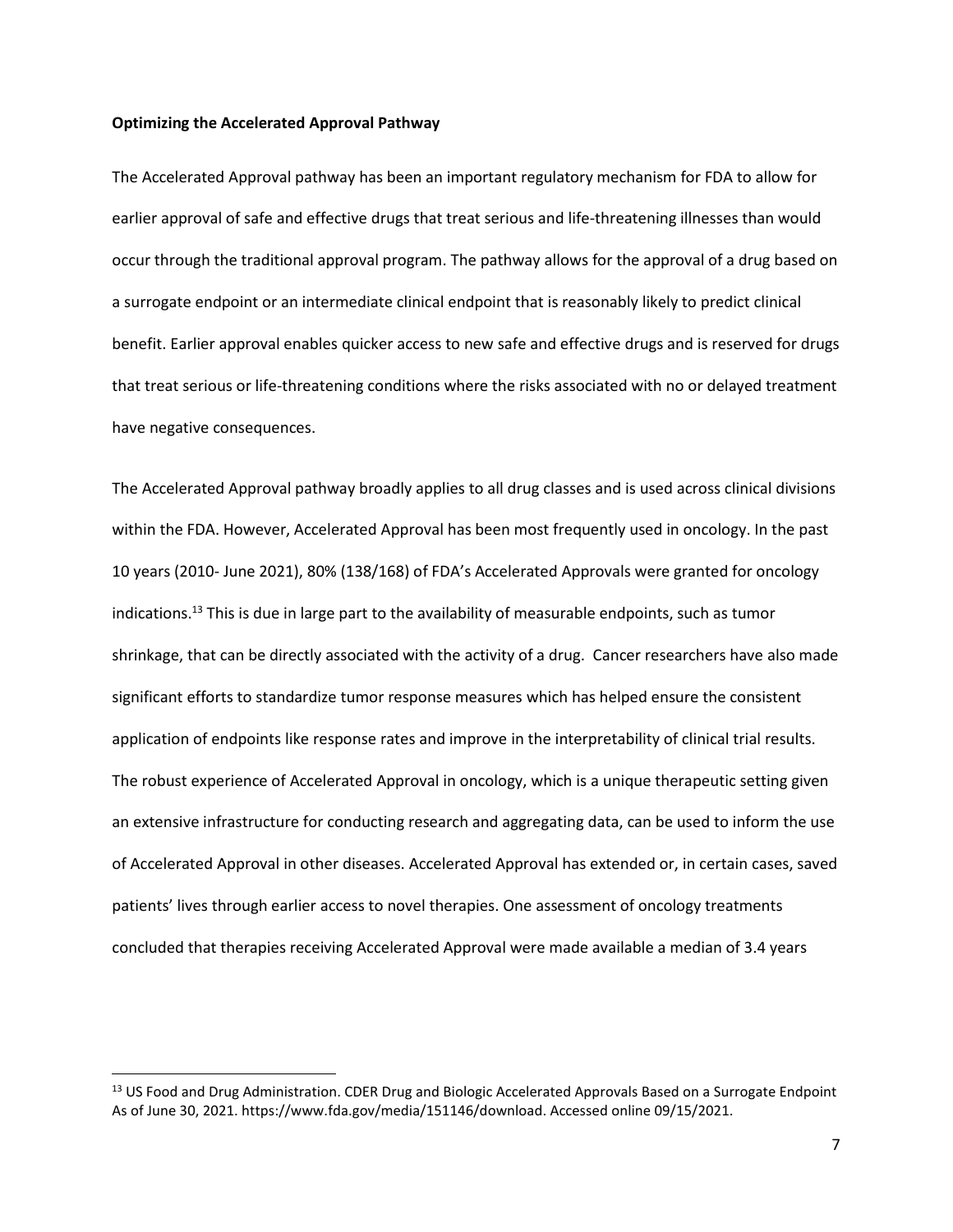earlier than if approval were based on a full clinical endpoint, such as overall survival.<sup>14</sup>

Products approved through the Accelerated Approval pathway are subject to post approval study requirements to verify the anticipated effect of the drug and to further characterize the associated risks and clinical benefits. Based on post approval confirmatory studies, the FDA may grant full approval to the drug or, if post approval studies fail to demonstrate benefit (or other evidence demonstrates the product is not shown to be safe and effective), the approval may be withdrawn. In evaluating the total number of indications that have received Accelerated Approval, 49.3% of all indications and 44.2% of cancer indications have been converted to full approval based upon subsequent evidence. Conversely, 9.9% of all accelerated approvals and 9.0% of oncology accelerated approvals have been withdrawn. This yields 42.8% (115/282, all indications) and 46.8% (89/190, oncology indications) that have neither been converted to a full approval or withdrawn (Table 1). Together this indicates a highly favorable success rate for confirmation of benefit and demonstrates the importance of timely post approval studies.

| Accelerated<br>Approval<br><b>Indications</b> | Total with<br>Accelerated<br>Approval | <b>Total Converted to</b><br><b>Full Approval</b> | <b>Total Withdrawn</b> | <b>Total Pending</b><br>Action |
|-----------------------------------------------|---------------------------------------|---------------------------------------------------|------------------------|--------------------------------|
| All <sup>15</sup>                             | 282                                   | 139 (49.3.0%)                                     | 28 (9.9%)              | 115 (40.8%)                    |
| All Approved Over<br>5-Years <sup>14</sup>    | 66                                    | 34 (51.5%)                                        | 14 (21.2%%)            | 18 (27.7%%)                    |

| Table 1. Regulatory Outcomes of Accelerated Approval Drugs |  |  |  |
|------------------------------------------------------------|--|--|--|
|------------------------------------------------------------|--|--|--|

<sup>&</sup>lt;sup>14</sup> Beaver JA, Howie LJ, Pelosof L, et al. A 25-Year Experience of US Food and Drug Administration Accelerated Approval of Malignant Hematology and Oncology Drugs and Biologics: A Review. *JAMA Oncol*. 2018;4(6):849–856. doi:10.1001/jamaoncol.2017.5618. Accessed online 10/1/2020.

<sup>&</sup>lt;sup>15</sup> Kaltenboeck A, Mehlman A, Pearson S. Strengthening the Accelerated Approval Pathway: An Analysis of Potential Policy Reforms and Their Impact on Uncertainty, Access, Innovation, and Costs. Apr 26, 2021[.](https://icer.org/wp-content/uploads/2021/04/Strengthening-the-Accelerated-Approval-Pathway-_-ICER-White-Paper-_-April-2021.pdf) https://icer.org/wp-content/uploads/2021/04/Strengthening-the-Accelerated-Approval-Pathway- -ICER-White-[Paper-\\_-April-2021.pdf](https://icer.org/wp-content/uploads/2021/04/Strengthening-the-Accelerated-Approval-Pathway-_-ICER-White-Paper-_-April-2021.pdf) (accessed August 5, 2021).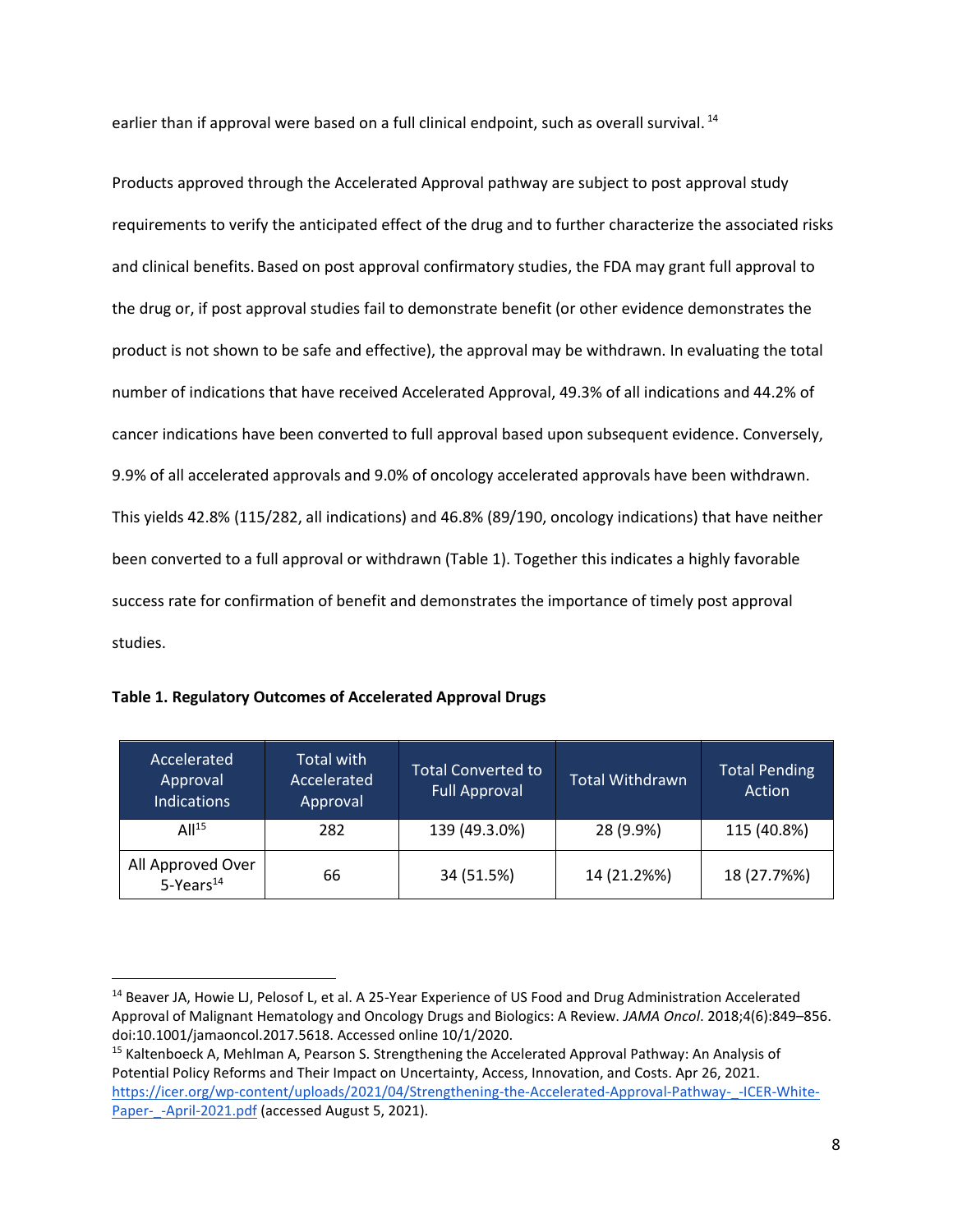| Oncology <sup>16</sup>                                     | 190 | 84 (44.2%) | 17 (9.0%) | 89 (46.8%) |
|------------------------------------------------------------|-----|------------|-----------|------------|
| Oncology<br><b>Products Over 5-</b><br>Years <sup>17</sup> | 33  | 19 (57.6%) | 5(15.2%)  | 9(27.3%)   |

Post approval confirmatory studies are required to verify and describe the anticipated effect and to further characterize the long-term outcomes associated with the drug.<sup>17</sup> Because these studies require collection of additional clinical data and may involve the conduct of additional clinical trials, they require additional time for completion. For drugs that have received Accelerated Approval for oncology indications, conversion to full approval took a median time of 3.1 years, while withdrawals took 3.8 years to generate the evidence necessary for action. For the indications that have not yet been converted or withdrawn, the median time since their approval is 1.8 years (Table 2). It is important to note that because 72% (64/89) of pending oncology indications having been approved in the last 2 years, it may be unrealistic to expect their post approval studies to be completed already (Figure 1).

As technology and science evolve it's important to ensure to that the Accelerated Approval pathway continues to serve it's intended purpose. These data indicate that the Accelerated Approval pathway has enabled patients with serious diseases to have access to new medicines years earlier. Key to continued success is both early planning for when Accelerated Approval may be used, and transparency to robust post approval evidence generation. Together this will enhance confidence in the Accelerated Approval process and bolster the ability to address unmet needs for the people that need it most.

<sup>&</sup>lt;sup>16</sup> Friends of Cancer Research:<https://friendsofcancerresearch.org/drug-development-dashboard> (accessed March 10, 2022).

 $17$  FDA Guidance: Expedited Programs for Serious Conditions – Drugs and Biologics, <https://www.fda.gov/media/86377/download>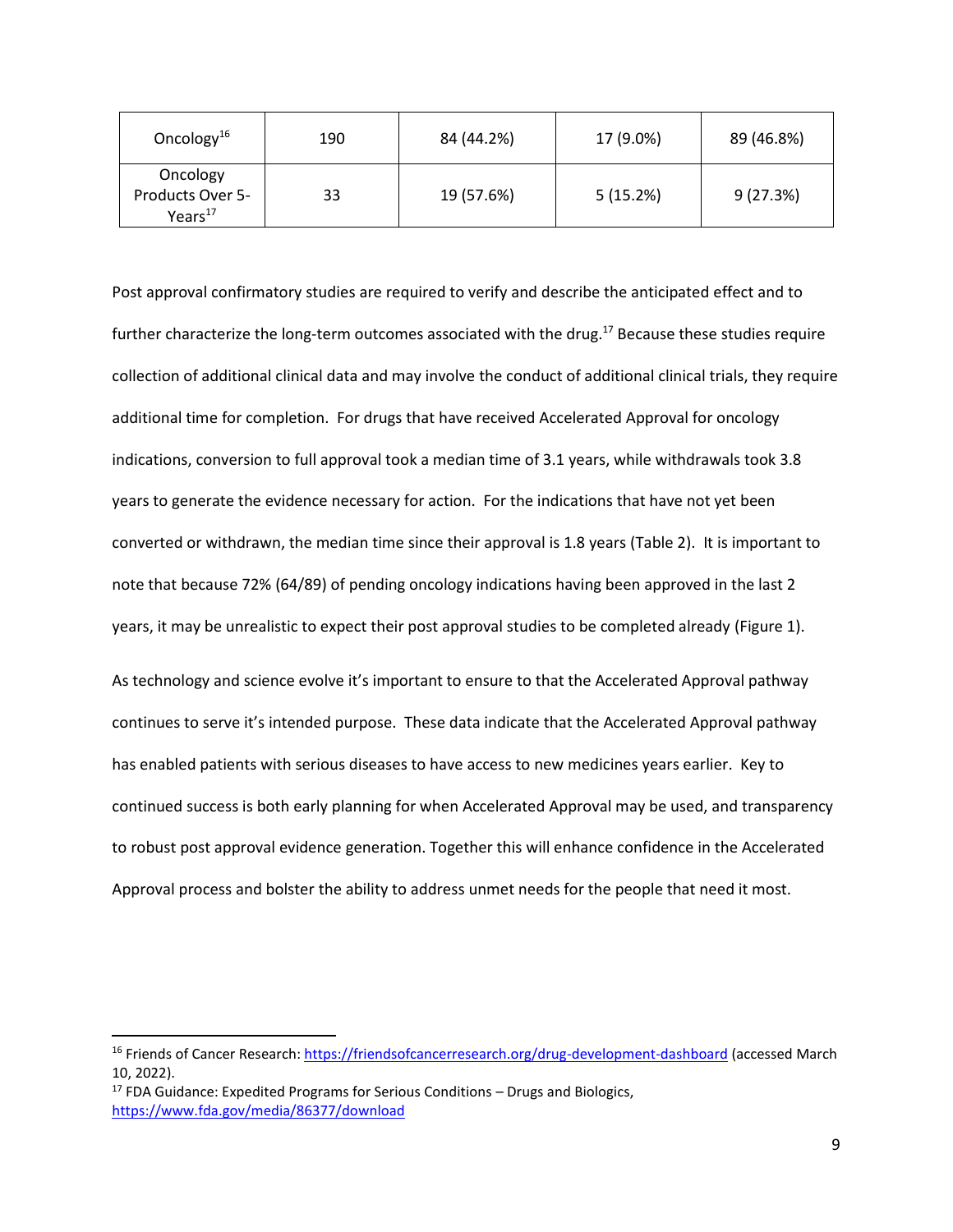| <b>Accelerated Approval</b><br><b>Indications</b> | Converted | Withdrawn | Pending* |
|---------------------------------------------------|-----------|-----------|----------|
| All (n=278)                                       | 3.2       | 6.9       | 1.8      |
| Oncology (n=190)                                  | 3.1       | 3.8       | 1.8      |

\*Median time calculation for Accelerated Approvals pending action = time between accelerated approval and the date of this analysis (January 31, 2022).





## **Facilitating High-Quality Evidence Generation**

Accelerated Approval allows patient access to therapies that have demonstrated an initial treatment effect, potentially before a randomized trial that fully establishes clinical benefit is completed. Approval prior to established clinical benefit can potentially introduce loss of clinical equipoise that may interfere with continued drug development and timely completion of post marketing requirements to confirm clinical benefit. For example, patients may be reluctant to enroll in trials where they may be randomized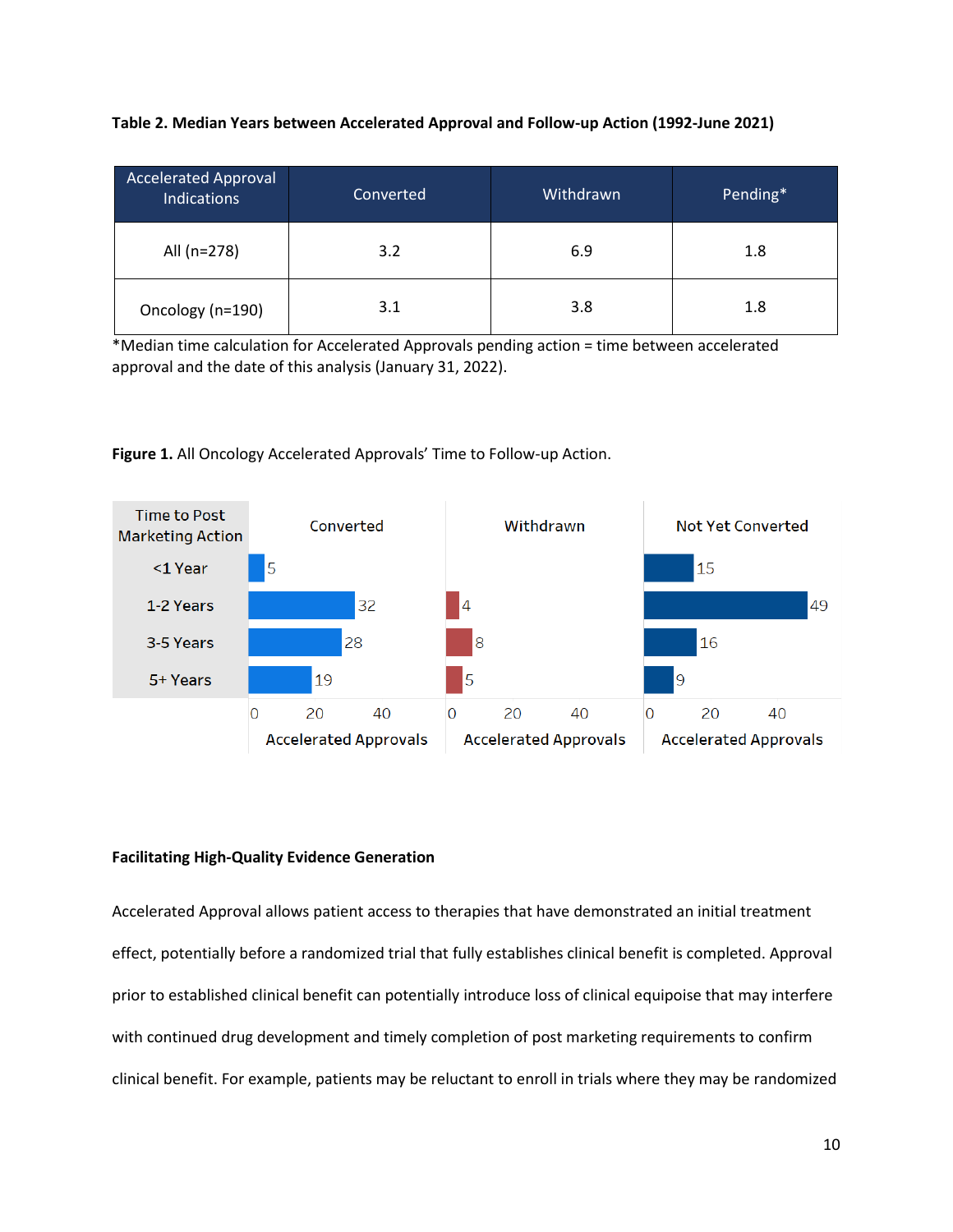to receive a perceived inferior therapy, or they may discontinue participating in ongoing clinical trials once the product is accessible on the market after it has received Accelerated Approval. Because these are real challenges encountered for drugs receiving Accelerated Approval, strategies such as earlier initiation of confirmatory trials have been pursued. Similarly, the use of alternative trial designs or leveraging data from clinical practice (real-world data) is being explored.

As previously noted, under 10% of adult patients with cancer are enrolled in a clinical trial as part of their care. Therefore, the vast majority of experience with cancer drugs occurs outside of clinical trials in typical medical practices or the so-called "real-world". Relatively recent advances in information technology and data capture have allowed for the collection of significantly more data from medical practice than historically has been available. Much of this information is collected for administrative purposes, such as billing, and is therefore not intentionally structured for research. However, real-world data could be leveraged as a research tool to generate evidence about approved medical products in widespread use.

To explore the opportunities and challenge to using real-world data for research, we partnered with several leading healthcare data organizations to characterize patient populations treated for non-small cell lung cancer and evaluate how real-world data could inform outcome measures. Through a series of collaborative pilot projects, we were able to show that it is possible to align on key data elements across different data sources and implement common study protocols. This enabled the identification of similar directionality in treatment effects for both immunotherapy and chemotherapy as had previously been seen in clinical trials.<sup>18</sup> While consistency and reproducibility of findings can add confidence in the results, several challenges with aligning different data sources remain that will need to be further

<sup>&</sup>lt;sup>18</sup> Stewart M, Norden A, Dreyer N, et.al. An Exploratory Analysis of Real-World End Points for Assessing Outcomes Among Immunotherapy-Treated Patients with Advanced Non-Small-Cell Lung Cancer*. JCO Clinical Cancer Informatics*. 2019 July Special Article. 1-15. Doi: 10.1200/cci.18.00155.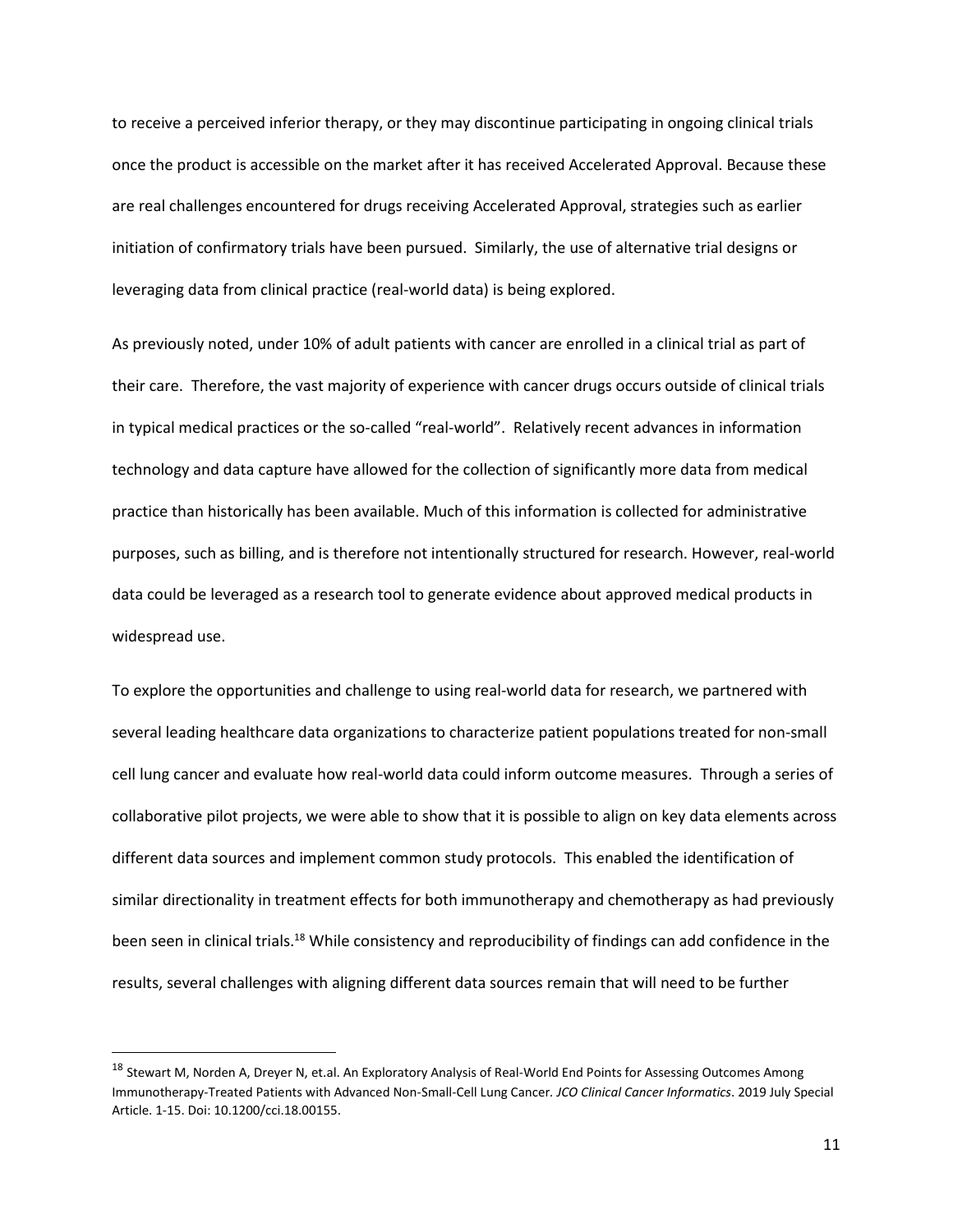evaluated to optimize the use of real-world data. Challenges that can make interpretation of results difficult include missing data points, differences in care patterns, variation in subsequent therapies and follow-up time, and differences in outcome measures/endpoints compared to more structured research studies.

Despite these challenges, there are significant opportunities for future utilization of real-world evidence to supplement data obtained from clinical trials. For example, data obtained from real-world practice provides important information regarding patients that differ from the relatively homogenous population that may have been included in the initial clinical trials. Real-world data can help provide insights into the impact that factors such as comorbidities, stage of disease, clinical characteristics, and demographics such as age, sex, race and ethnicity can have on outcomes.<sup>19</sup> While in most cases this not intended as a substitute for the data that can be developed through a traditional clinical study, with continued refinement to methodologies, real-world data will provide a growing amount of important information about the safety and effective use of medical products over time.

# **Conclusion**

While there are certainly challenges ahead, scientific advancement has brought us to a time of great opportunity. For the people who currently depend on safe and effective medicines, for those who are holding strong for the breakthroughs to come, and for every future patient, there isn't time to waste. Through the leadership of this committee, we can enable a strong research and evidence infrastructure, implement clinical trials that are more inclusive, and ensure that avenues are available for timely access

<sup>19</sup> Rivera, D.R., Henk, H.J., Garrett-Mayer, E., et.al. (2022), The Friends of Cancer Research Real-World Data Collaboration Pilot 2.0: Methodological Recommendations from Oncology Case Studies. *Clin Pharmacol Ther*, 111: 283-292. <https://doi.org/10.1002/cpt.2453>